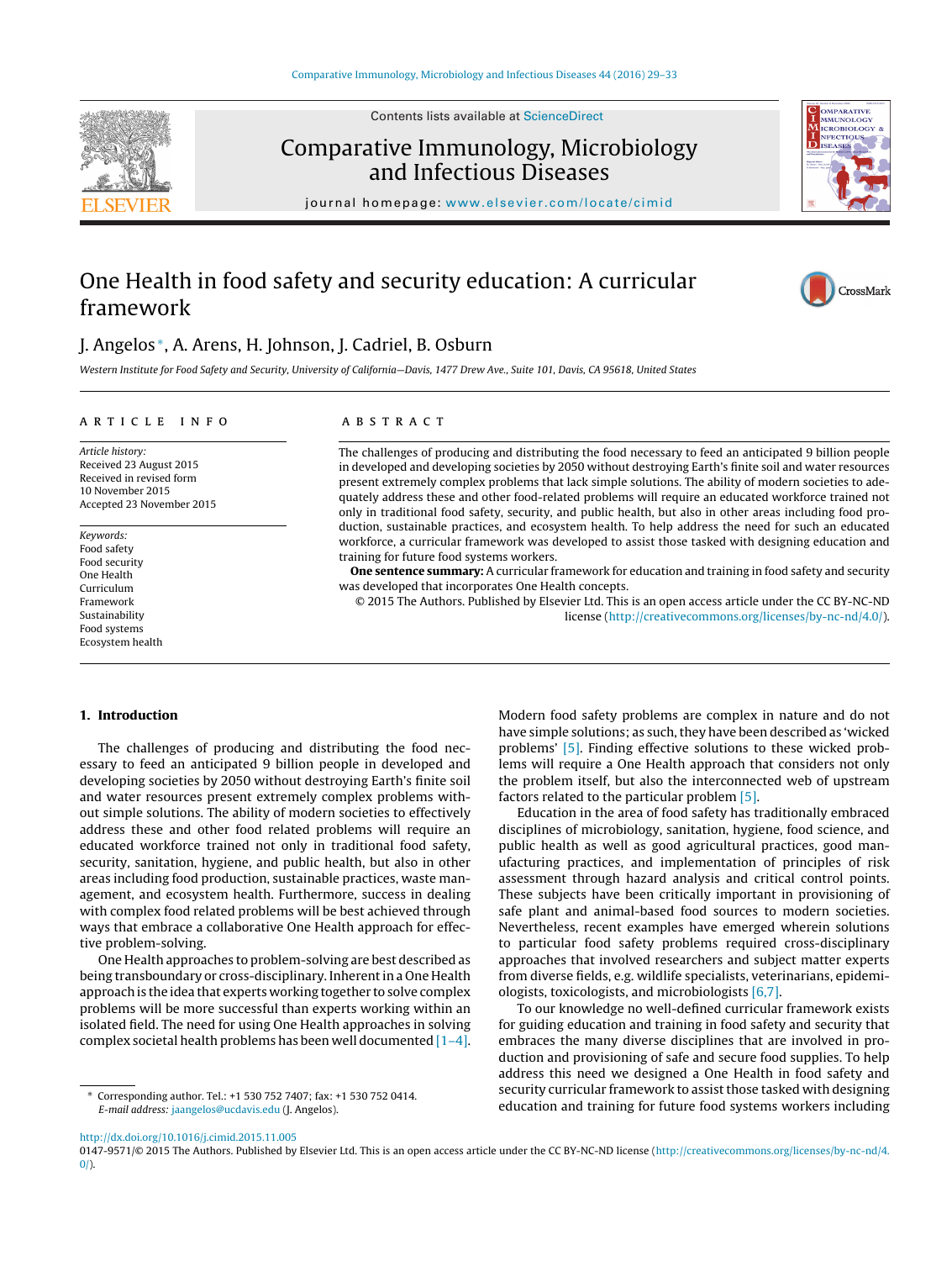| Food Safety/Security Leadership &<br>Management            | Subtopic                                                                                   | Agricultural Dynamic Management | Risk Analysis  | Epidemiology                                         | Biosecurity                    |               | Food Safety Plans            | Pest Management           | Sanitation & Disinfection                | <b>Feed Manufacturing</b>          | Ecosystem Monitoring    | Water & Waste Management                | <b>Impact Assessment</b>                 | <b>Habitat Conservation</b>  |                                      | Sustainable Agricultural Practices | Poverty and Food |                       | Susceptible Populations | Agronomics         |                        |
|------------------------------------------------------------|--------------------------------------------------------------------------------------------|---------------------------------|----------------|------------------------------------------------------|--------------------------------|---------------|------------------------------|---------------------------|------------------------------------------|------------------------------------|-------------------------|-----------------------------------------|------------------------------------------|------------------------------|--------------------------------------|------------------------------------|------------------|-----------------------|-------------------------|--------------------|------------------------|
|                                                            | <b>Major Topic</b>                                                                         |                                 | Core           |                                                      | <b>Food &amp; Feed</b>         |               |                              |                           |                                          | <b>Agriculture &amp; Ecosystem</b> |                         |                                         |                                          | <b>Food &amp; Society</b>    |                                      |                                    |                  |                       |                         |                    |                        |
| Food Safety/Security Foundations                           | <b>Subtopic</b>                                                                            | Global Food Supply              |                | Regulatory Oversight of Food & Feed Safety           | Food- and Waterborne Illnesses | Public Health | Health & Hygiene             | Sanitation & Disinfection | Food & Feed Adulterants and Contaminants | Pre- and Post-Harvest Food Safety  | Food Safety Diagnostics | Tissue Residues & Antibiotic Resistance | Emerging, Zoonotic & Regulatory Diseases | Threats to Food Availability | <b>Animal &amp; Plant Production</b> | Genetically Modified Organisms     | Workplace Safety | <b>Animal Welfare</b> | Ecosystem Contamination | Ecosystem Services | <b>One Health Core</b> |
|                                                            | <b>Local and Global Food</b><br>and Feed Supply and<br><b>Major Topic</b><br><b>Safety</b> |                                 |                | Food- and Waterborne Illnesses: Sources & Prevention |                                |               |                              |                           | Food<br><b>Security</b>                  | <b>Food Production</b>             |                         |                                         | <b>Ecosystem</b>                         |                              |                                      |                                    |                  |                       |                         |                    |                        |
| <b>Suggested</b><br><b>Foundational</b><br><b>Sciences</b> |                                                                                            | Cell Biology                    | Cross Cultural | Anthropology<br>Competency/                          | Economics                      | Food science  | Genetics (animal &<br>plant) | Inorganic Chemistry       | Math                                     | Microbiology                       |                         | Molecular Biology                       | Nutrition (animal &<br>human)            | Organic Chemistry            | Parasitology                         | Pharmacology                       | Plant Biology    | Sociology             | <b>Statistics</b>       | Toxicology         | Virology               |

**Fig. 1.** A curricular framework for food safety and security education and training that incorporates principles of One Health.

food sanitarians, producers, manufacturers, researchers, teachers, and policy-makers.

#### **2. Curricular framework design**

During the design phase, brainstorming exercises were conducted to identify subjects, issues, concepts, and/or ideas related to food safety and security when viewing these subjects in the broadest-possible context. The identified subjects, issues, concepts and ideas were subsequently categorized into 3 tiers: basic sciences, food safety/security foundations, and food safety/security leadership & management. Suggested foundational sciences include traditional sciences as well as social sciences (see Fig. 1). Education and training in the food safety/security foundations (lower tier) is designed to provide awareness-level knowledge in a variety of different topics. Food safety/security leadership & management (upper tier) education and training will provide more in-depth understanding of problems and their related causes such that learners gain knowledge and skills needed to develop solutions to complex problems surrounding with the provisioning of safe and secure food supplies amidst finite resources. The importance of sustainability of planetary resources for food production is stressed throughout this framework through topical material in ecosystem health and sustainable farming practices.

Food safety/security foundations contains 5 major topics: (1) local and global food and feed supply and safety; (2) food- and waterborne illnesses: sources and prevention; (3) food security; (4) food production; and (5) ecosystem. Major topics in food safety/security leadership & management are: (1) core; (2) food & feed; (3) agriculture & ecosystem; and (4) food & society. Subtopics within each of these major topics are arranged according to subject matter.

Concept statements accompany each subtopic within food safety/security foundations and food safety/security leadership and management (see [Tables](#page-2-0) 1 and 2); these succinctly describe what a student should know following learning within the listed subtopic. For example, the concept statement associated with 'Food- and Waterborne Illnesses' in the major topic of 'Food- and Waterborne Illnesses: Sources & Prevention' is: "Students know the causes of food- and waterborne illnesses in different food types, and resulting public health impacts."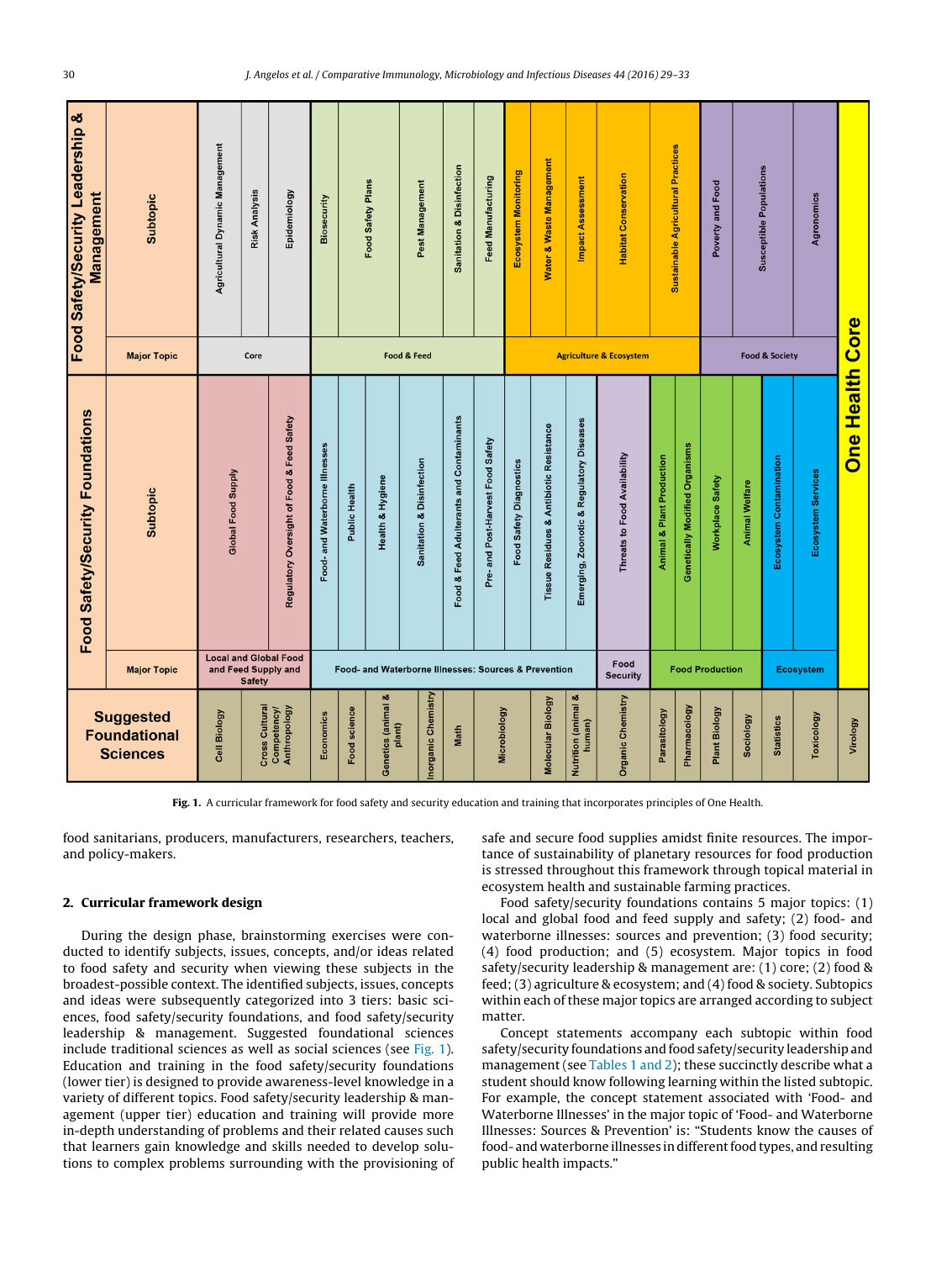#### <span id="page-2-0"></span>**Table 1** Concept statements associated with each subtopic in food safety/security foundations.

| Major topic                                                 | Subtopic                                                                                                                                               | Concept statement                                                                                                                                                                                                                                                                                                                                                                                                                                                                                                                                                                                                                                                                                                                                                                                                                                                                                                                                                                                                |
|-------------------------------------------------------------|--------------------------------------------------------------------------------------------------------------------------------------------------------|------------------------------------------------------------------------------------------------------------------------------------------------------------------------------------------------------------------------------------------------------------------------------------------------------------------------------------------------------------------------------------------------------------------------------------------------------------------------------------------------------------------------------------------------------------------------------------------------------------------------------------------------------------------------------------------------------------------------------------------------------------------------------------------------------------------------------------------------------------------------------------------------------------------------------------------------------------------------------------------------------------------|
| Local and global<br>food and feed<br>supply and safety      | Global food supply<br>Regulatory oversight of food & feed<br>safety                                                                                    | Students know about global food supply chains, including the effects that human populations, the environment, politics and international<br>relations can have on food supply, demand, security, and safety<br>Students know an overview of the regulatory bodies and food/feed safety regulations that govern local and global food/feed safety and<br>contemporary issues that shape development of these standards                                                                                                                                                                                                                                                                                                                                                                                                                                                                                                                                                                                            |
| Food- and<br>waterborne illness:<br>sources &<br>prevention | Food- and waterborne illnesses<br>Public health<br>Health & hygiene<br>Sanitation & disinfection<br>Food & feed adulteration and<br>contamination      | Students know the causes of food- and waterborne illnesses in different food types, and resulting public health impacts<br>Students know public health principles related to identifying, sourcing, and preventing causes of food- and waterborne illnesses<br>Students know the principles of human health and hygiene for preventing and mitigating food- and waterborne illness and of the role of food<br>sources, storage practices, and preparation in affecting risks for developing food- and waterborne illnesses<br>Students know the principles of sanitation and disinfection for preventing food- and waterborne illnesses that can be used on the farm, in the<br>processing plant, and in retail establishments<br>Students know types of food and feed adulterants and contaminants and methods to detect and prevent food adulteration and contamination                                                                                                                                        |
|                                                             | Pre- and post-harvest food safety<br>Food Safety Diagnostics<br>Tissue residues & antibiotic resistance<br>Emerging, zoonotic & regulatory<br>diseases | Students know pre- and post-harvest practices including good agricultural practices (GAPs) and good manufacturing practices (GMPs) to reduce<br>contamination of food and risk of foodborne illness<br>Students know about traditional and modern methods for diagnosing food- and waterborne illnesses and how national databases are used for<br>managing outbreaks of food- and waterborne illnesses<br>Students know how and why antibiotics are used in animals, the roles and responsibilities of veterinarians under legislation, and of the impacts<br>that antibiotics can have on human health and food safety including the development of antibiotic resistance and tissue residues<br>Students know about emerging diseases, zoonoses, and diseases of regulatory importance that affect public health, food safety, and food security<br>including risk factors for emerging/zoonotic diseases, the role that food and feed have in the spread of these diseases, and methods to prevent<br>spread |
| Food security                                               | Threats to food availability                                                                                                                           | Students know about factors that threaten food supplies or that restrict access of human populations to food and methods to prevent food<br>insecurity                                                                                                                                                                                                                                                                                                                                                                                                                                                                                                                                                                                                                                                                                                                                                                                                                                                           |
| Food production                                             | Animal & plant production<br>Genetically modified organisms<br>Workplace safety<br>Animal welfare                                                      | Students know traditional and alternative plant and animal-origin food production practices and the effects that certain production practices<br>have on food safety<br>Students know about genetically modified organisms (GMOs) used in modern food production, food safety issues of GMOs, and of roles that<br>GMOs may have in helping to satisfy global food supply demands<br>Students know about farm worker safety and health hazards associated with agriculture, regulations governing farm worker safety, and<br>management methods and strategies to promote farm worker safety<br>Students know principles of animal welfare and practices to ensure welfare of production animals                                                                                                                                                                                                                                                                                                                 |
| Ecosystem                                                   | Ecosystem contamination<br>Ecosystem services                                                                                                          | Students know about the role of human activity on the development of different types of environmental contamination and the consequences of<br>contamination on ecosystem health<br>Students know concepts of ecosystem services, planetary health, and planetary boundaries and of the impacts of human activity including food<br>production on ecosystem health, biodiversity, strategies to minimize such impacts, and tradeoffs that are made to sustain life for the world's<br>population                                                                                                                                                                                                                                                                                                                                                                                                                                                                                                                 |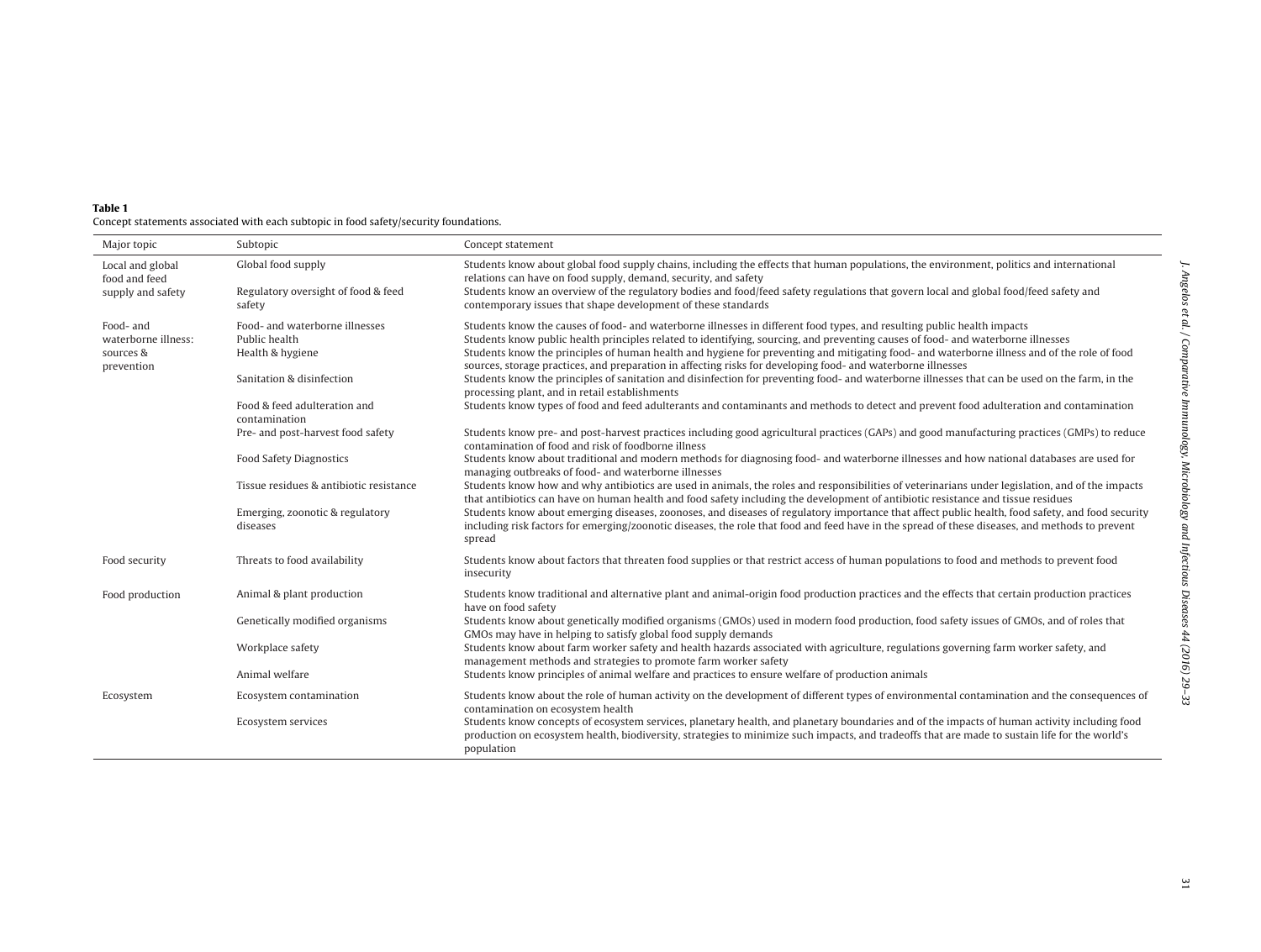#### **Table 2**

| Concept statements associated with each subtopic in food safety/security leadership & management. |  |  |  |  |
|---------------------------------------------------------------------------------------------------|--|--|--|--|
|---------------------------------------------------------------------------------------------------|--|--|--|--|

| Major topic                | Subtopic                              | Concept statement                                                                                                                                                                                                                                                                                                                                                                     |  |  |  |  |  |  |
|----------------------------|---------------------------------------|---------------------------------------------------------------------------------------------------------------------------------------------------------------------------------------------------------------------------------------------------------------------------------------------------------------------------------------------------------------------------------------|--|--|--|--|--|--|
| Core                       | Agricultural dynamic<br>management    | Students know methods to identify current and future problems in order to design and implement effective,<br>sustainable solutions to address problems related to animal and plant-based production agriculture, and<br>ecosystem health                                                                                                                                              |  |  |  |  |  |  |
|                            | Risk analysis<br>Epidemiology         | Students know basic principles of risk analysis, including risk management, risk assessment, and risk<br>communication as it relates to production of safe human food and animal feed and health of ecosystems<br>involved in such production<br>Students know applications of epidemiologic principles and study design to assist in food- and waterborne<br>outbreak investigations |  |  |  |  |  |  |
|                            |                                       |                                                                                                                                                                                                                                                                                                                                                                                       |  |  |  |  |  |  |
| Food & feed                | Biosecurity                           | Students know biosecurity principles and applications of these principles to protect food (including animal<br>and plant) and water sources from pests and diseases that threaten food safety and security                                                                                                                                                                            |  |  |  |  |  |  |
|                            | Food safety plans                     | Students know components of food safety plans including the Hazard Analysis & Critical Control Point<br>(HACCP) approach to identifying, evaluating, and controlling hazards to human food and animal feed and<br>know how to write food safety and HACCP plans                                                                                                                       |  |  |  |  |  |  |
|                            | Pest management                       | Students know effective management strategies for animal and plant pests and diseases and methods to<br>manage pests and diseases that minimize risks to ecosystem health                                                                                                                                                                                                             |  |  |  |  |  |  |
|                            | Sanitation &<br>disinfection          | Students know sanitation control strategies, practices, monitoring, and regulations in pre- and post-harvest<br>food production to prevent foodborne illnesses                                                                                                                                                                                                                        |  |  |  |  |  |  |
|                            | Feed manufacturing                    | Students know animal feed manufacturing processes, regulations, and testing practices and roles of these<br>processes, regulations, and testing practices in helping to ensure feed and food safety                                                                                                                                                                                   |  |  |  |  |  |  |
| Agriculture &<br>ecosystem | Ecosystem monitoring                  | Students know methods for monitoring ecosystem health to prevent contamination of food and feed and<br>illness in humans and animals (wild and domestic), and for monitoring the impacts of food production<br>practices on ecosystem health                                                                                                                                          |  |  |  |  |  |  |
|                            | Water & waste<br>management           | Students know methods and system design for treatment, disposal, and utilization of wastes associated with<br>food and agricultural production and methods to mitigate ecosystem contamination                                                                                                                                                                                        |  |  |  |  |  |  |
|                            | Impact assessment                     | Students know how to conduct environmental impact assessments, about the use of impact assessments in<br>shaping public policy, and development of methods to adapt to ecosystem health changes brought on by<br>human activities                                                                                                                                                     |  |  |  |  |  |  |
|                            | Habitat conservation                  | Students know ecological issues and controversies surrounding loss of species and habitats on land and in<br>water and the impacts of modern agriculture on natural habitats and methods to mitigate these impacts                                                                                                                                                                    |  |  |  |  |  |  |
|                            | Sustainable<br>agricultural practices | Students know methods to conserve resources while supporting demand for increasing food and feed<br>production for a growing global population                                                                                                                                                                                                                                        |  |  |  |  |  |  |
| Food & society             | Poverty and food                      | Students know the relationship between poverty and food safety and security, the causes and effects of<br>regional and global poverty, and strategies to reduce poverty through improved food safety and security                                                                                                                                                                     |  |  |  |  |  |  |
|                            | Susceptible<br>populations            | Students have knowledge of the types of populations that are most susceptible to food- and waterborne<br>illnesses and of risk factors and mitigation strategies to reduce susceptibility to food- and waterborne illnesses<br>in these populations                                                                                                                                   |  |  |  |  |  |  |
|                            | Agronomics                            | Students know how to apply economic theory to optimize food and fiber production and distribution while<br>maintaining ecosystem health                                                                                                                                                                                                                                               |  |  |  |  |  |  |

Spanning both lower and upper tiers is a core stream that is designed to provide students with skills needed when applying a transdisciplinary collaborative approach in addressing food safety and security problems. The use of practical examples in this core stream will impart awareness, knowledge, and skills in areas such as communication, informatics, values, ethics, leadership, team work, collaboration, critical thinking, systems thinking, adaptation, medical ecology, research methods, and awareness of diversity and cross-cultural differences.

### **3. Discussion/conclusion**

The challenges that modern societies must face when addressing problems associated with increasing demands for safe and secure food supplies while preserving Earth's natural resources are global challenges. The curriculum presented here should be applicable throughout the world where different systems of food safety/security rules, regulations, resources, and consumer preferences prevail. The use of this curricular framework in designing food safety education and training programs also helps to address previously articulated needs for new curricula that encourage cross-disciplinary communication [\[2\].](#page-4-0)

Considering the diverse subject areas included in this curricular framework, a question arises of where such a curriculum should be taught. In the authors' opinion this curriculum should be taught in a One Health in food safety and security center that brings together faculty from diverse disciplines in schools of agriculture, veterinary medicine, human medicine, and public health. The

areas of expertise represented by this faculty would be diverse and include a variety of sciences including food, agriculture, animal, plant, and environmental. Prior to the establishment of such centers it is anticipated that teachers would contact learners using distance learning tools and that some content could be delivered to learners using applications of modern educational technology. Indeed, such methods are anticipated to be useful in delivering the equally expansive curriculum encompassed by the Food and Drug Administration's National Integrated Food Safety System that is being designed to assist in implementing the Food Safety Modernization Act [\[8\].](#page-4-0)

Placed within the larger global context of resource availability and sustainability  $[9-11]$ , it should be clear why interdisciplinary approaches will be critical for solving complex food systems problems and why an effective workforce will need broad-based knowledge to help address such problems. We anticipate that this workforce will include food systems workers including food sanitarians, producers, manufacturers, researchers, teachers, and policy-makers. Such individuals, having received the breadth of information provided within the context of this curricular framework, should be well-positioned to help address the myriad of complex problems that currently are and will continue to be associated with food production on this planet. The challenge of producing and distributing enough safe food for the 9 billion anticipated people on Earth in 2050 without destroying its natural resources is indeed a wicked problem and it is hoped that this curricular framework can be useful in educating and training food systems workers tasked with solving such problems.